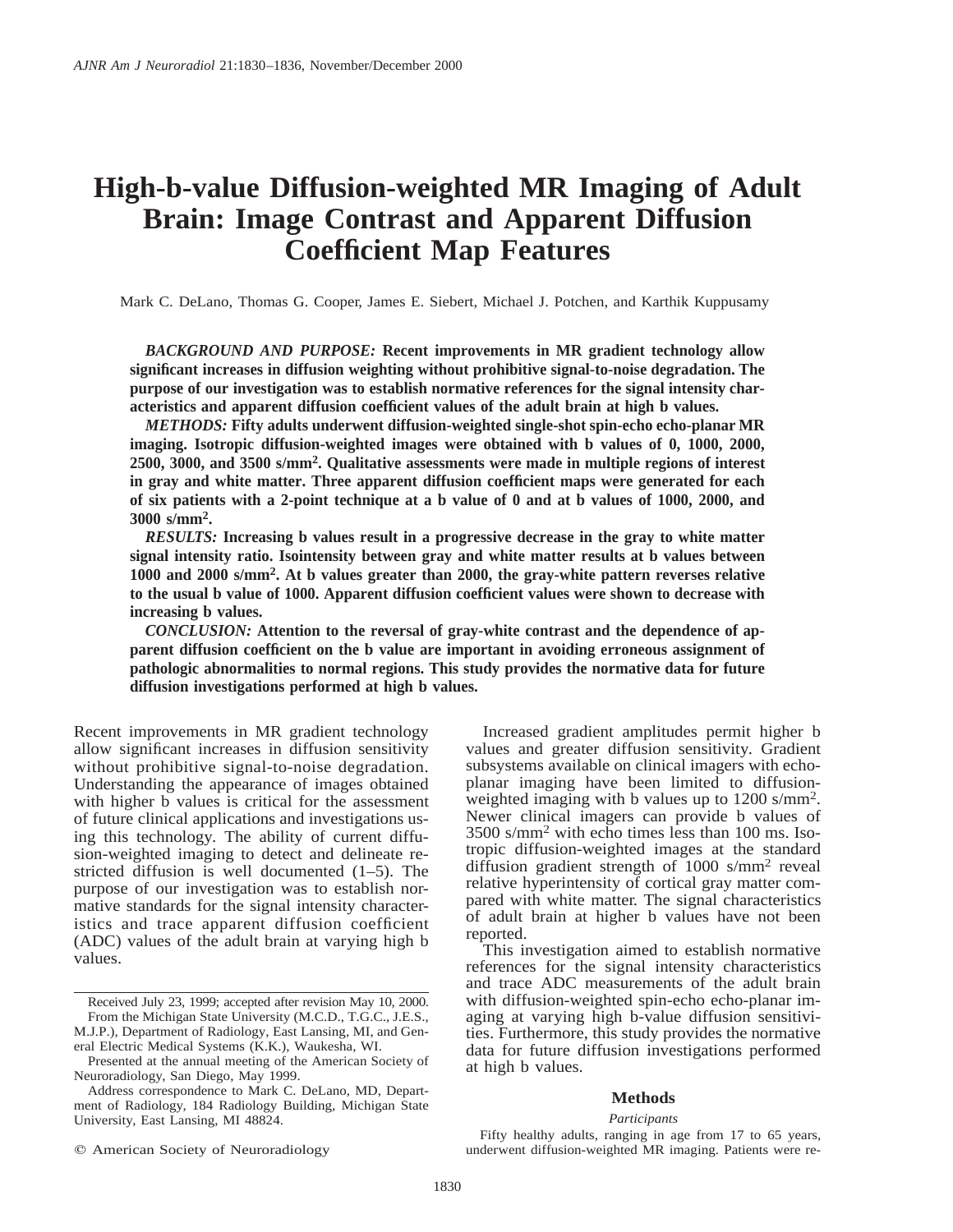ferred with complaints of headache and for screening for possible neoplasm or multiple sclerosis. Some served as control participants for various concurrent functional imaging studies. Participants were excluded if underlying pathologic abnormalities were revealed by standard imaging sequences.

## *Imaging*

All images were obtained with a 1.5-T clinical imager optimized for neuroimaging with a 150-T/m/s slew rate and a 40 mT/m maximum gradient strength. Single-shot spin-echo echoplanar imaging isotropic diffusion-weighted images were produced with b values of 0, 1000, 2000, 2500, 3000, and 3500 s/mm2. Other imaging parameters included 10000/72–96 (TR/ TE); field of view,  $38 \times 19$  cm; matrix,  $192 \times 128$ ; section thickness, 5 mm; section gap, 0 mm; and number of acquisitions, one to four. Higher numbers of acquisitions and minimum echo times were used to improve signal-to-noise ratios at higher b values in 43 of 50 participants. The number of acquisitions was adjusted for each b value:  $b = 1000$  images, number of acquisitions  $=$  one; b  $= 2000$  images, number of acquisitions  $=$  two; b = 3000 images, number of acquisitions  $=$  four.

Quantitative assessment of trace ADC measurements and of signal intensity variation with b-value modulation was conducted for six of the 50 participants using a fixed echo time and variable numbers of excitation. One of the 50 participants was studied with a fixed number of excitations to control for potential influence on the ADC measurement while the echo time was held constant. This participant also underwent imaging with a fixed number of excitations and variable echo times of 96 and 72 ms at a b value of 1000 to assess the effect of echo time modulation on ADC measurement. The ADC data regarding this participant were not averaged with those of the other six because of the differing numbers of excitation.

The signal characteristics of diffusion-weighted imaging sequences were qualitatively assessed for all 50 participants and are reported together because they were independent of the number of signal averages and echo time. In the spin-echo echo-planar diffusion-weighted imaging pulse sequence, the duration of diffusion bipolar gradient pulses and the duration between the two bipolar gradient pulses were held constant for different b values; hence, different b values were obtained by changing the gradient strength of the bipolar gradient pulses while keeping the diffusion time constant.

#### *Data Analysis*

Qualitative assessments were made of gray-white contrast and regions of interest (ROI) in the cortical gray matter, centrum semiovale, caudate nuclei, lentiform nuclei, thalami, internal capsules, central pons, middle cerebellar peduncles, and dentate nuclei for isotropic diffusion-weighted images. Quantitative ADC measurements were made from ADC images for the same ROI for six participants.

The diffusion-weighted imaging signal intensity ratio of putamen to centrum semiovale white matter was calculated for b values of 1000, 2000, and 3000 s/mm2 for the six participants evaluated with a fixed echo time and variable numbers of excitation. Although the signal intensity of putamen is not always isointense to cortical gray matter, the putamen was chosen to avoid the issue of partial volume averaging of CSF in the measurement of gray matter signal intensity. The centrum semiovale is heterogeneous on diffusion-weighted imaging, particularly at higher b values. Therefore, measurements were independently obtained for two areas of white matter that were visually assessed to have the greatest and least signal intensity on the diffusion-weighted images. All measurements were obtained using a developmental software program on a separate workstation.

## *Image Processing*

The isotropic diffusion-weighted images were generated using the cube root of the products of the signal intensities obtained from images sensitized for diffusion along each of the three orthogonal axes (ie,  $(I_xI_yI_z)^{1/3}$ ). Quantitative ADC measurements were made from ADC images created with a twopoint linear fit approach. This method involves generating images with two different b values ( $b_0 = 0$  and  $b_1 = X \text{ s/mm}^2$ ) and then solving the equation for the diffusion coefficient. For the two-point case:

$$
D_{apparent} = \ln (S_0 / S_1) / (b_1 - b_0)
$$
 (1)

where ln is the natural logarithm, and  $S_0$  and  $S_1$  are the image intensities obtained with b values of  $b_0$  and  $b_1$ , respectively. ROI size was 55 mm2 for all measurements. CSF spaces were avoided to minimize partial volume averaging.

# **Results**

# *Gray-White Contrast*

The pattern of gray-white matter contrast observed on the diffusion-weighted imaging obtained with b values of  $1000 \text{ s/mm}^2$  is similar to the contrast features of T2-weighted images, with gray matter hyperintense to white matter. Increasing b values result in progressively greater diffusion weighting while diminishing the appearance of T2 weighting. At b values greater than 2000, the graywhite pattern reverses relative to what is observed at the usual b value of 1000. The most pronounced reversal occurs at a b value of 3500 s/mm2 (Fig 1). Isointensity between cortical gray and white matter accordingly results at b values between 1000 and 2000 s/mm2, although the precise value corresponding to isointensity was not determined.

# *ROI Assessment*

Several regions of normal brain are relatively hyperintense on diffusion-weighted imaging performed at lower diffusion gradient strengths. These include the posterior limbs of the internal capsules, the mesial frontal lobe cortex, the central midbrain and pons, and the insular cortex. The degree of hyperintensity in the mesial frontal lobe cortex and the insular cortex was greatest on the diffusionweighted images obtained with a b value of 1000, gradually becoming isointense with surrounding cortex on images obtained with progressively higher b values (Fig 1). The focal assessment of ROI in subcortical white matter structures revealed the general trends toward hyperintensity on the images obtained with b values greater than 2000 s/mm2. This was most evident in the subcortical white matter, centrum semiovale, posterior internal capsule, and central brain stem regions exhibiting relative hyperintensity. These signal characteristics were independent of echo time and number of excitations.

Signal intensity ratios provided a quantitative assessment of the gray-white matter contrast on diffusion-weighted images (Table 1). These measurements indicate a decline in the gray-white matter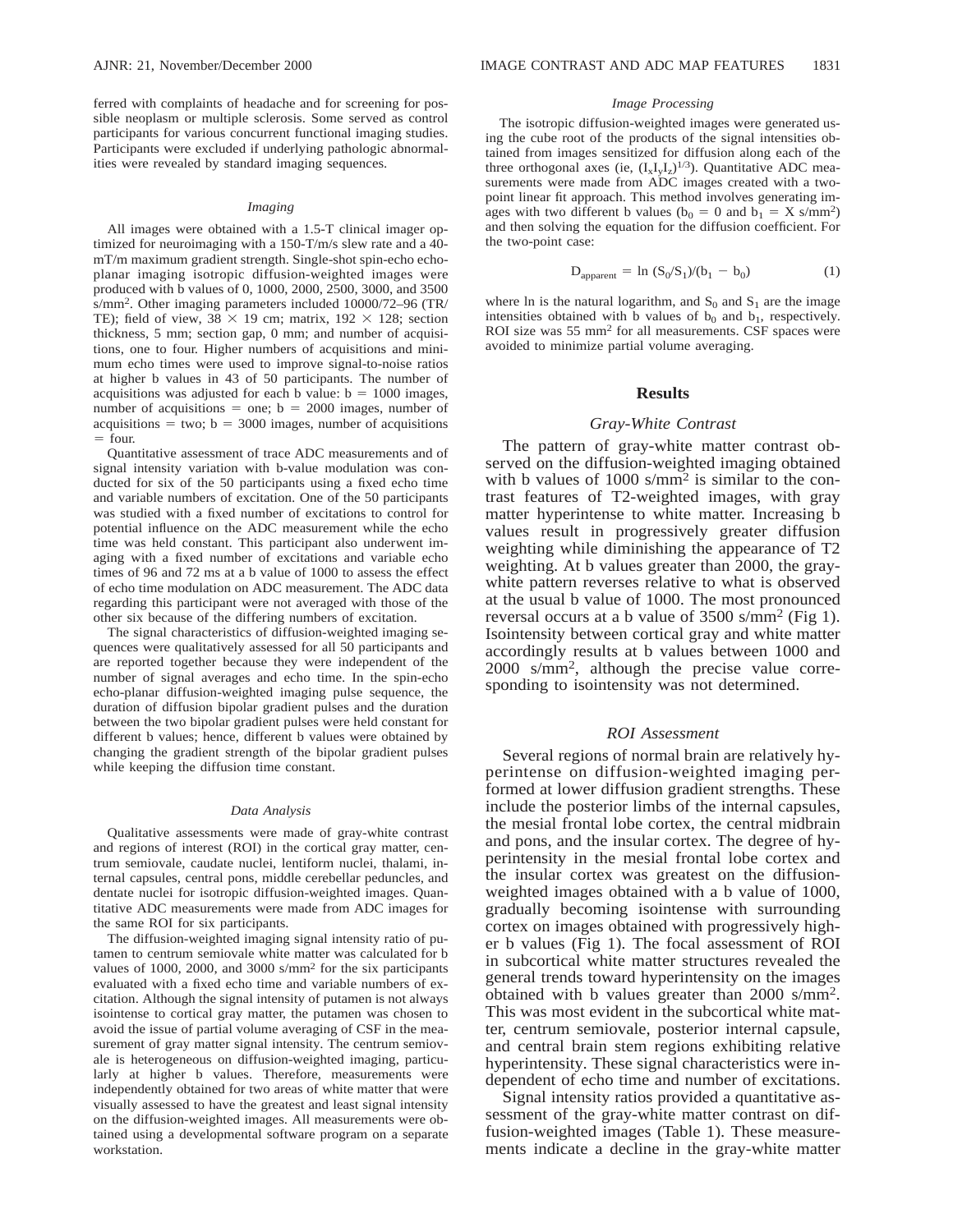

FIG 1. Isotropic diffusion-weighted images with varying b values.

A, Image obtained with a b value of 1000 and 72/1 (TE/excitations). There is hyperintensity of cortical gray matter, particularly in the insular and medial frontal regions.

B, Image obtained with a b value of 2000 and 84/2. Near isointensity of gray and white matter is seen with slight hyperintensity of posterior capsular white matter and pontine regions.

C, Image obtained with a b value of 3500 and 96/4. Progressive hyperintensity of white matter is present with diminished gray matter signal intensity.

**TABLE 1: Gray-white matter DWI signal intensity ratios and average values for 6 subjects: fixed TE (96 ms) and variable number of excitations; putamen and centrum semiovale regions of interest were chosen as described in the text**

|                | $b = 1000$ .<br>$NEX = 1$ |            | $b = 2000$ .<br>$NEX = 2$ |                     | $b = 3000$ .<br>$NEX = 4$ |                     |            |
|----------------|---------------------------|------------|---------------------------|---------------------|---------------------------|---------------------|------------|
| Subject        | WM<br><b>Bright</b>       | WM<br>Dark |                           | WM<br><b>Bright</b> | WM<br>Dark                | WM<br><b>Bright</b> | WM<br>Dark |
|                | 0.91                      | 1.15       |                           | 0.65                | 0.93                      | 0.48                | 0.70       |
| $\overline{c}$ | 0.81                      | 1.02       |                           | 0.63                | 0.86                      | 0.49                | 0.71       |
| 3              | 0.88                      | 1.04       |                           | 0.62                | 0.92                      | 0.43                | 0.60       |
| 4              | 0.89                      | 1.12       |                           | 0.58                | 0.74                      | 0.50                | 0.67       |
| 5              | 0.76                      | 1          |                           | 0.64                | 0.87                      | 0.42                | 0.61       |
| 6              | 1                         | 1.13       |                           | 0.73                | 0.85                      | 0.50                | 0.69       |
| Average        | 0.88                      | 1.08       |                           | 0.64                | 0.86                      | 0.47                | 0.66       |

Note.—WM bright: ratios obtained from white matter of greatest signal intensity; WM dark: ratios obtained from white matter of least signal intensity.

signal intensity ratio with increasing b values for ROI in the putamen and centrum semiovale white matter.

# *ADC Measurements*

ADC values decreased with increasing diffusion weighting. Greater SDs were noted for ROI adjacent to CSF spaces and for ADC maps derived from the single number of excitations with a b value of 1000 (Fig 2 and Table 2). ADC measurements were shown to vary with diffusion sensitivity, independent of number of excitations (Table 3). Echo time did not affect the mean ADC values measured at a fixed number of excitations (Table 4). Differentiation of gray and white matter on the ADC maps improved with increasing b values (Fig 3).



FIG 2. Mean ADC values with SDs for ROI in six participants. Echo time was fixed at 96 ms for all acquisitions. The numbers of excitation were varied to improve signal-to-noise ratios at higher b values: numbers of excitation were one, two, and four for b values of 1000, 2000, and 3000, respectively. ADC values diminish with increasing b values. ADC SDs decrease with multiple numbers of excitaiton.

# **Discussion**

Diffusion imaging at standard b values is a remarkably useful tool in the detection and delineation of restricted diffusion in the clinical setting, particularly in the evaluation of acute ischemia. Understanding the appearance of images obtained at standard and higher b values is critical for the assessment of future clinical applications and investigations using this technology. Our investigation provides normative references for the signal intensity characteristics and ADC values of the adult brain at varying high b-value diffusion sensitivities. The qualitative and quantitative features of diffusion images obtained with varying b values provide an opportunity to gain insight into the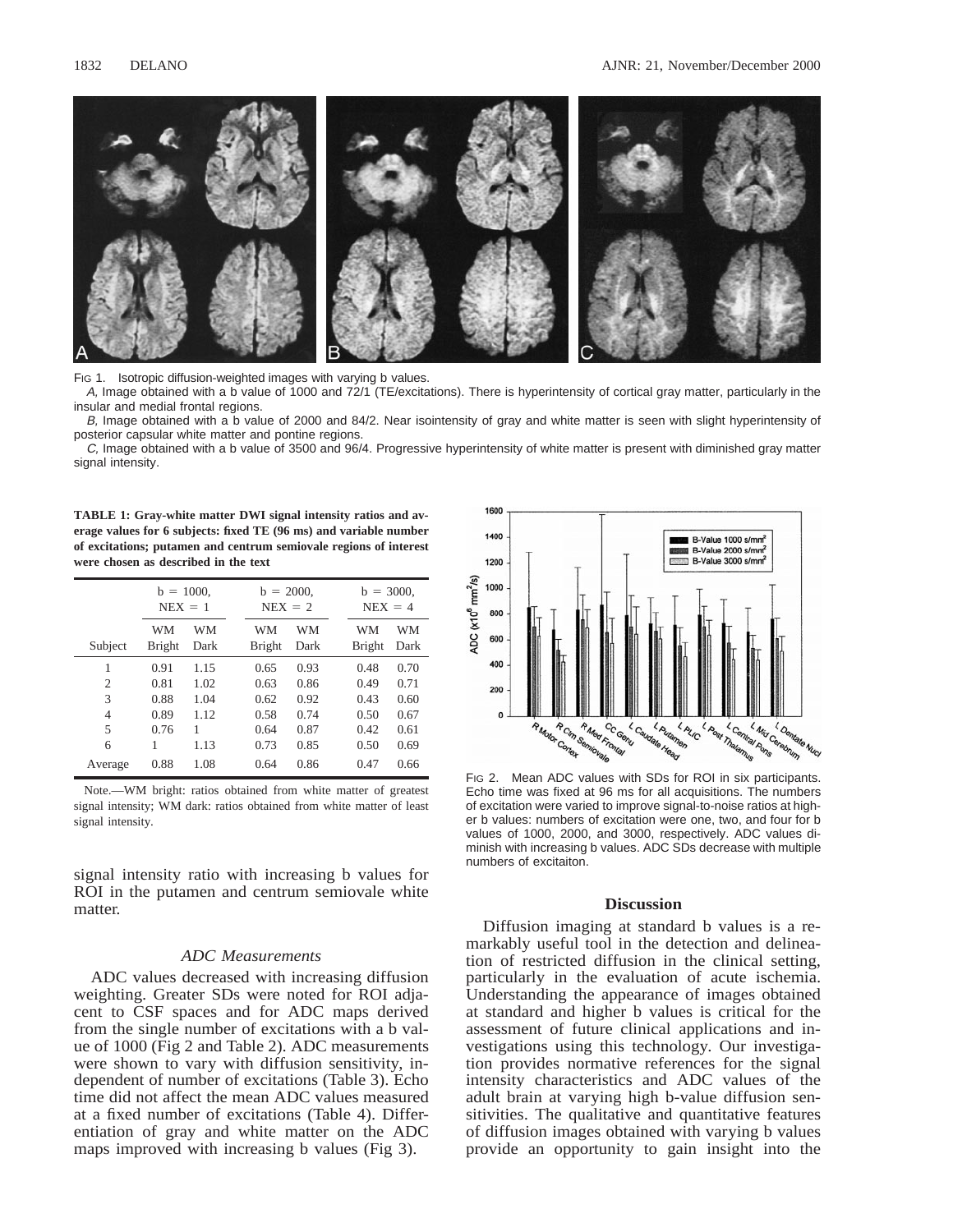|                         | $b = 1000$ , NEX = 1 |      | $b = 2000$ , NEX = 2 |           | $b = 3000$ , NEX = 4 |           |
|-------------------------|----------------------|------|----------------------|-----------|----------------------|-----------|
| Location                | <b>ADC</b>           | SD   | <b>ADC</b>           | <b>SD</b> | <b>ADC</b>           | <b>SD</b> |
| R motor cortex          | 860                  | 359  | 713                  | 109       | 625                  | 101       |
| R centrum semiovale     | 705                  | 111  | 542                  | 66        | 445                  | 39        |
| R medial frontal cortex | 825                  | 222  | 726                  | 83        | 692                  | 94        |
| CC genu                 | 797                  | 294  | 648                  | 240       | 594                  | 132       |
| L caudate head          | 756                  | 254  | 689                  | 172       | 622                  | 156       |
| L putamen               | 712                  | 137  | 656                  | 86        | 595                  | 69        |
| L PLIC                  | 720                  | 147  | 564                  | 94        | 480                  | 79        |
| L post thalamus         | 810                  | 146  | 700                  | 87        | 637                  | 73        |
| Lat ventricle           | 2353                 | 1008 | 1530                 | 321       | 1247                 | 312       |
| L central pons          | 807                  | 145  | 618                  | 94        | 466                  | 64        |
| L middle cereb ped      | 699                  | 140  | 559                  | 75        | 456                  | 62        |
| L dentate nucleus       | 780                  | 225  | 598                  | 127       | 516                  | 93        |

**TABLE 2: Mean ADC and SD for six subjects; fixed TE (96 ms) and variable number of excitations**

Note.—R = right, L = left, CC = corpus callosum, PLIC = posterior limb internal capsule, Post = posterior, Lat = lateral, Cereb Ped = cerebellar peduncle. All values  $\times$  10E-6 mm<sup>2</sup>/s.

**TABLE 3: Mean ADC and SD for single subject: fixed number of excitations (2) and TE (96 ms)**

|                         | $b = 1000$ , TE = 96 |           | $b = 2000$ , TE = 96 |           | $b = 3000$ , TE = 96 |           |
|-------------------------|----------------------|-----------|----------------------|-----------|----------------------|-----------|
| <b>ROI</b> Location     | <b>ADC</b>           | <b>SD</b> | <b>ADC</b>           | <b>SD</b> | ADC                  | <b>SD</b> |
| R motor cortex          | 811                  | 220       | 771                  | 119       | 668                  | 147       |
| R centrum semiovale     | 722                  | 66        | 543                  | 55        | 475                  | 35        |
| R medial frontal cortex | 866                  | 67        | 724                  | 82        | 667                  | 71        |
| CC genu                 | 923                  | 323       | 778                  | 190       | 576                  | 102       |
| L caudate head          | 847                  | 336       | 749                  | 117       | 661                  | 62        |
| L putamen               | 717                  | 92        | 648                  | 47        | 638                  | 66        |
| L PLIC                  | 679                  | 52        | 605                  | 52        | 509                  | 57        |
| L post thalamus         | 717                  | 112       | 677                  | 70        | 649                  | 65        |
| Lat ventricle           | 2670                 | 403       | 1780                 | 315       | 1280                 | 105       |
| L central pons          | 737                  | 86        | 583                  | 39        | 535                  | 74        |
| L middle cereb ped      | 612                  | 58        | 511                  | 64        | 455                  | 44        |
| L dentate nucleus       | 684                  | 68        | 663                  | 78        | 555                  | 50        |

Note.—R = right, L = left, CC = corpus callosum, PLIC = posterior limb internal capsule, Post = posterior, Lat = lateral, Cereb Ped = cerebellar peduncle. All values  $\times$  10E-6 mm<sup>2</sup>/s.

**TABLE 4: Mean ADC and SD for single subject with fixed number** of excitations (2) and variable TE (72 and 96 ms) at  $b = 1000$  s/ **mm<sup>2</sup>**

|                         |      | $b = 1000$ , TE = 96 | $b = 1000$ , TE = 72 |     |  |
|-------------------------|------|----------------------|----------------------|-----|--|
| ROI Locations           | ADC. | SD                   | ADC.                 | SD  |  |
| R motor cortex          | 811  | 220                  | 822                  | 197 |  |
| R centrum semiovale     | 722  | 66                   | 702                  | 58  |  |
| R medial frontal cortex | 866  | 67                   | 839                  | 79  |  |
| CC genu                 | 923  | 323                  | 924                  | 404 |  |
| L caudate head          | 847  | 336                  | 845                  | 222 |  |
| L putamen               | 717  | 92                   | 748                  | 55  |  |
| L PLIC                  | 679  | 52                   | 718                  | 66  |  |
| L post thalamus         | 717  | 112                  | 725                  | 98  |  |
| Lat ventricle           | 2670 | 403                  | 3160                 | 281 |  |
| L central pons          | 737  | 86                   | 668                  | 47  |  |
| L middle cereb ped      | 612  | 58                   | 600                  | 51  |  |
| L dentate nucleus       | 684  | 68                   | 712                  | 64  |  |

Note.—R = right,  $L = left$ ,  $CC = corpus$  callosum, PLIC = posterior limb internal capsule,  $Post = posterior$ , Lat = lateral, Cereb Ped  $=$  cerebellar peduncle. All values  $\times$  10E-6 mm<sup>2</sup>/s.

physiological basis of diffusion imaging as different characteristics of tissue are revealed at different diffusion sensitivities. Increasing the acquisition b value has several implications for diffusion-weighted imaging. The gray-white contrast reversal results in an alteration of the lesion-to-background contrast. The relative conspicuity of restricted diffusion in gray matter is expected to be greater at higher b values, whereas lesion conspicuity in white matter may be greater at lower b values. The optimal b value for evaluation of specific disease states with diffusion-weighted imaging must be determined. The use of multiple sequences with differing b values may yield complementary results (Fig 4).

The pattern of gray-white matter contrast in the diffusion-weighted images obtained with b values of 1000 s/mm2 is likely a result of the residual T2 weighting. The artifactual hyperintensity or "T2 shine-through'' seen on diffusion-weighted images of lesions with T2 hyperintensity is also likely a result of the residual T2 weighting present in the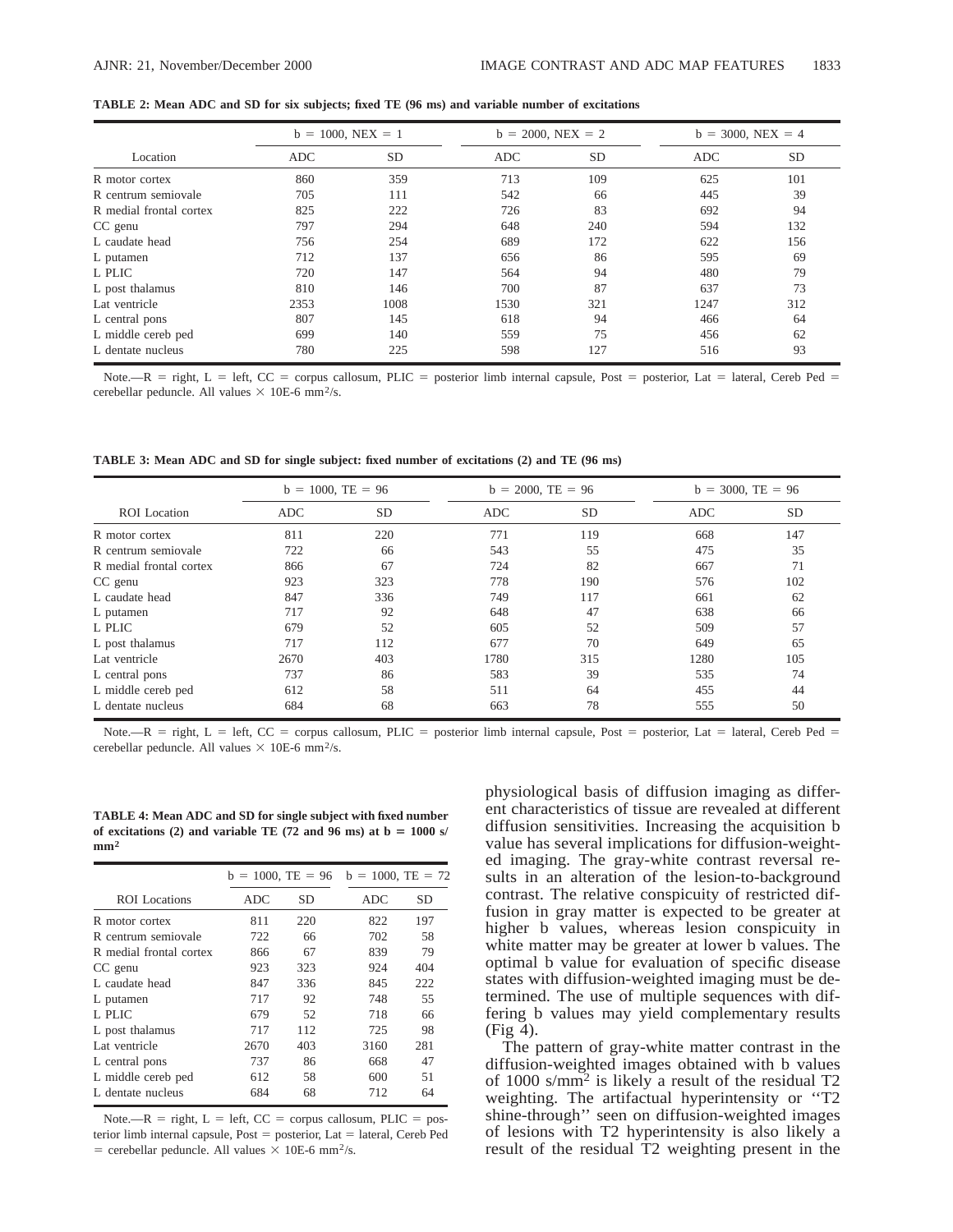

FIG 3. ADC maps at varying b values. Improved gray-white differentiation is noted with increased b value. A,  $b = 1000$ ; B,  $b =$ 2000;  $C$ ,  $b = 2500$ ; and  $D$ ,  $b = 3500$ . FIG 4. Clinical case of multiple sclerosis.

diffusion trace images. Higher b-value images have relatively less intrinsic T2 weighting and may be useful in differentiating restricted diffusion from T2 shine-through (Fig 4).

The changes in the relative diffusion-weighted imaging signal intensity of gray and white matter with b-value modulation are predicted by the signal intensity equation for a spin-echo diffusion-weighted image, which is given by:

$$
S = N(h) \times (1 - \exp(-TR/T1))
$$
  
 
$$
\times \exp(-TE/T2) \times \exp(-bD)
$$
 (2)

assuming monoexponential diffusion, where N(h) is the proton density, TR is the pulse repetition time, T1 is the spin-lattice relaxation time, TE is the spin-echo time, T2 is the spin-spin relaxation time, b is the strength of the diffusion gradient, and D is the diffusion coefficient. Using this equation, we plotted the theoretical signal intensities for gray and white matter by using average imaging parameters and tissue relaxation values (6, 7). From these data, it is possible to derive hypothetical signal intensity curves for a range of b values (Fig 5). The progressive increase in white matter intensity and decrease in gray matter intensity on diffusionweighted images with increasing b values shown empirically by our data (Fig 1 and Table 1) are predicted by this model.

Table 2 unambiguously shows a consistent pattern of decreasing ADC measurements for increasing b values. For some ROI, the ADC decreased approximately 30% to 35% between b values of 1000 and 3000 s/mm2. These data indicate that the



A, Fast spin-echo axial T2-weighted image (4000/102/2 [TR/ TE/excitations]) shows a dominant subcortical right cingulate gyrus lesion with marked hyperintensity.

B, Fast-FLAIR image (10000/145/2200/1 [TR/TE/excitations]) highlights additional subcortical and periventricular plaques, including a large lesion in the right side of the splenium.

C, Diffusion-weighted image (10000/72/1) obtained with  $b =$ 1000 s/mm2 reveals slight hyperintensity in the right cingulate lesion, similar to the contralateral mesial frontal region, and hyperintensity in the right splenium lesion.

D, Diffusion-weighted image (10000/96/1) obtained with b = 3500 s/mm2 reveals marked hypointensity in the right cingulate lesion, likely reflecting reduced T2 weighting and less T2 shinethrough. Persistent hyperintensity in the right splenium lesion is likely due to the normal anisotropy of the splenium and inconspicuity of hypointense lesions adjacent to the CSF spaces. This emphasizes the complementary relationship of the diffusionweighted acquisitions obtained at standard and high b values.



FIG 5. Reversal of gray-white matter contrast with increasing b values. Relative signal intensity values obtained from equation 2 in the text.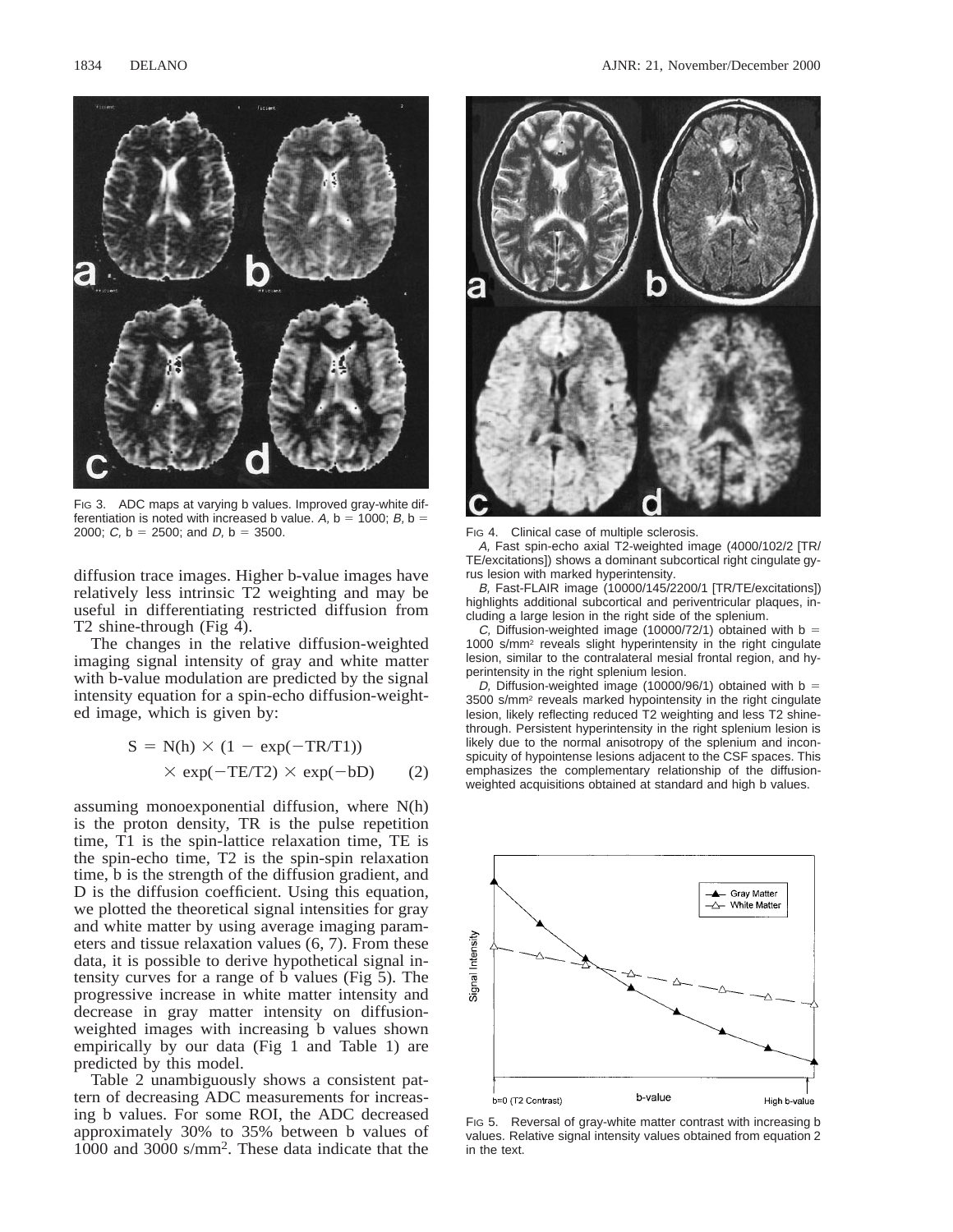monoexponential assumption underlying these calculations is inappropriate. If this assumption were valid, as the b values increased, the ADC would remain constant for all calculations. A likely explanation of these data is that the apparent diffusion is more accurately represented by a biexponential response. Rapidly decaying and slowly decaying diffusion components have been described in both animal and human models (8–10). At relatively low b values, signal intensity in the trace images is dominated by a fast diffusion component,  $D<sub>fast</sub>$ , whereas at higher b values, signal intensity is contributed largely by the slower component of diffusion,  $D_{slow}$ . Consequently, as b values are increased from 1000 to 3000 s/mm2, the signal intensity in the trace images transitions from a  $D<sub>fast</sub>$ to a  $D<sub>slow</sub>$  weighting. There are also important differences between intracellular  $(D<sub>in</sub>)$  and extracellular  $(D_{ex})$  diffusion coefficients corresponding to the slow and fast diffusion components, respectively. Niendorf et al  $(9)$  showed that the  $D<sub>fast</sub>$  and  $D_{slow}$  do not equal but are proportional to  $D_{in}$  and  $D_{\text{ex}}$ , respectively. Kraemer et al (10) showed that the extracellular component dominates at b values less than 1000s/mm2 and that the ADC measurements obtained at these values primarily reflect extracellular diffusion, especially when the data are fitted to a single exponential.

A multi-component diffusion model has substantial implications for the postprocessing of diffusion trace (ADC) images. Obviously, the two-point calculation is inadequate to characterize the signal intensity as the b value is modulated. The leastsquares multi-point approach, although possibly reducing the SD of the measurements, will yield incorrect results. A more sophisticated postprocessing approach is required for these data that uses the biexponential nature of the signal attenuation. One processing avenue to pursue is the non-negative least-squares algorithm that theoretically would extract all diffusion components. However, it is likely that this would require increased b-value sampling density as well as higher b values to improve the resolution of the diffusion measurements. At the very least, this technique would significantly increase the acquisition time necessary to generate the data sets for these calculations.

Burdette et al (11) compared ADC measurements using two-point and six-point techniques in the b-value range of 0 to 1000 s/mm2 and noted that the mean percentage difference between the two methods was 0.84%. Their results support the concept that the ADC calculation for a two-point calculation is practical, reproducible, and acceptable for clinical diffusion examinations. We observed significant variation in the ADC value for b values of 1000 to 3000 s/mm2, well beyond the range that was investigated by Burdette et al. For practical purposes, our results suggest that it is not valid to extrapolate ADC values obtained at a particular b value to other b values.

The large SDs of the ADC measurements, particularly at ROI near CSF spaces, result in some overlap in ADC values for normal gray and white matter structures. This may impact the quantitative values of the ADC measurements in routine clinical imaging. The decrease in SDs with increasing b values for the six participants averaged in Table 2 was likely a result of signal averaging. The SDs for the participant for whom a fixed number of excitations was used were not b-value-dependent (Table 3). Increasing numbers of excitation and careful ROI placement may reduce the SDs of ADC measurements. ADC measurement was not affected by echo time modulation in the single participant evaluated (Table 4).

Ulug et al (12) addressed the problem of ADC reproducibility within and between neuroanatomic sites. The relatively large SDs of ADC measurements observed in this study again emphasize this issue. The results presented by Ulug et al showed minimal interparticipant variation when comparing ipsilateral to contralateral ratios of ADC as a means to quantitate changes in ADC measurements.

The usefulness of ADC maps has been questioned by other investigators who cite a greater sensitivity and accuracy and a very high specificity in the detection of early cerebral infarctions (98.1, 97.7, and 97.1%, respectively) for orthogonal axis diffusion-weighted images compared with ADC maps (13, 14). The validation of their conclusions in the evaluation of stroke at higher b values is necessary. The need for postprocessing, specifically ADC map generation, may be less at higher b values as the intrinsic diffusion sensitivity is increased and the T2 effects are reduced.

The variation in the echo time and the number of signal averages between and within the various subgroups of participants in this study could be considered a limitation of this investigation. The inclusion of participant data obtained with these variations has both positive and negative effects. The qualitative observations regarding signal intensity features were correct for all patients independent of these variations, thus increasing the likelihood of reproducibility by other centers. Conversely, the variations in protocol limited the number of examinations available for quantitative assessment of ADC variation independent of echo time and number of excitations. Measurements were obtained from six participants with a fixed echo time. Averaging of a larger number of participants' data may provide a more reliable standard of reference for normal ADC values.

# **Conclusion**

Interpretation of diffusion-weighted images obtained with b values greater than 1000 s/mm2 must consider the increasing contribution of diffusion weighting and the diminished T2 effects. Diffusion-weighted images obtained at b values greater than 2000 s/mm2 have contrast features more ac